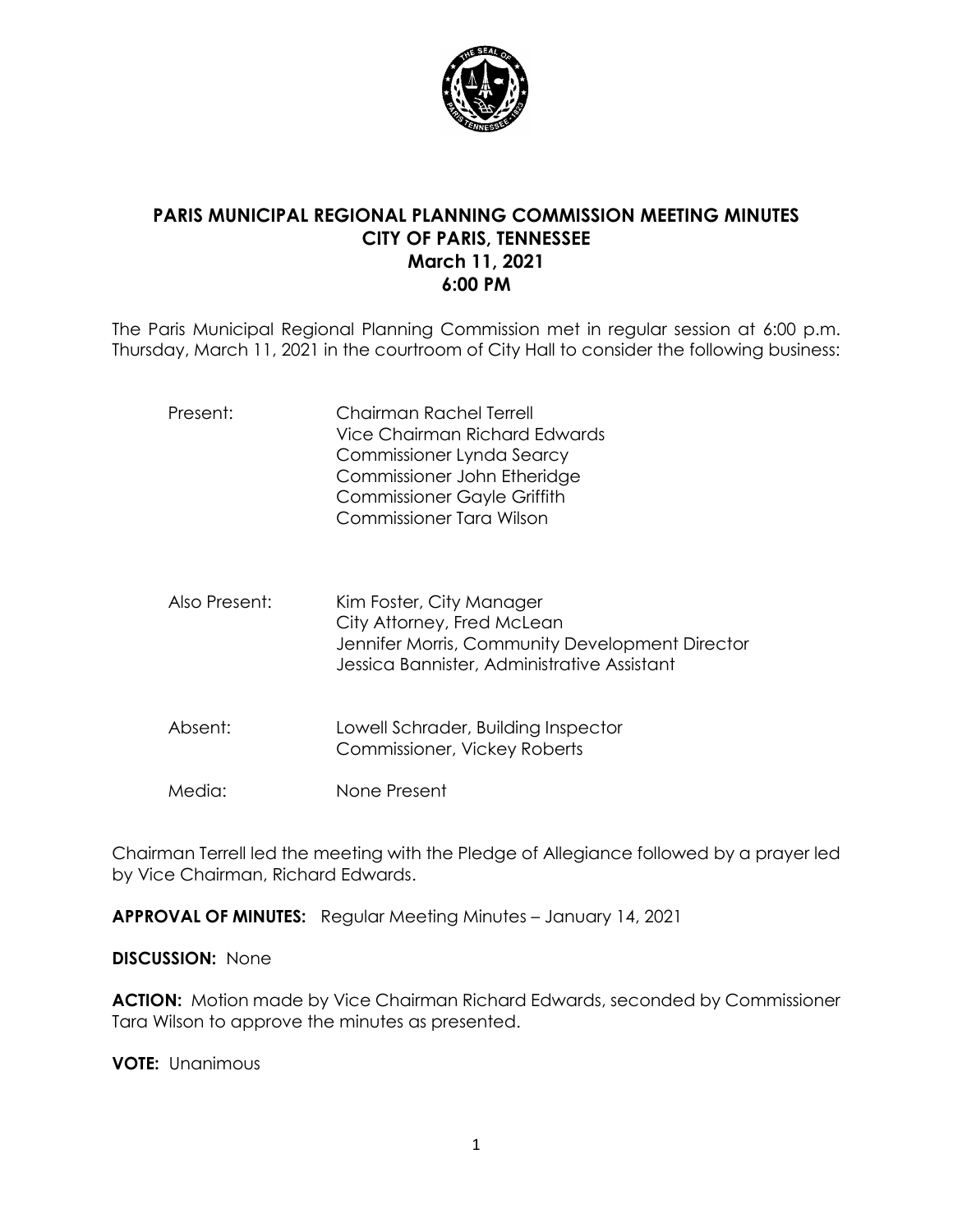### **OLD BUSINESS:**

# **OLD BUSINESS AGENDA ITEM NO. 1: Density of Duplexes in an R-2 or R-3 District**

**DISCUSSION:** Currently the way the ordinance is written, in the R-2 section of the residential regulations, a developer is allowed to build multiple duplexes on a single residential lot. Our ordinance only allows one principal use or structure in a residential district. The way the regulations currently are written you may have more than one duplex on a single parcel. One of the problems that could potentially arise with this scenario would be the re-subdivision of the property should the property owner or any future property owner decide to sell a single duplex. The staff is recommending to the Planning Commission to allow multiple duplexes on a single parcel in the R-2 and R-3 district and to include requirements for minimum distance between structures enough to meet setbacks if it were to be subdivided. The staff also recommends that a site plan be required for the development of more than one duplex on a single parcel.

**ACTION:** Motion made by Commissioner John Etheridge, seconded by Commissioner Gayle Griffith to amend the ordinance to require a site plan for the development of more than one duplex on a single parcel to show adequate setbacks if it were to be subdivided.

**VOTE:** Unanimous

# **OLD BUSINESS AGENDA ITEM NO. 2 Amendment to Subdivision Regulations and Zoning Ordinance**

**DISCUSSION:** Jennifer Morris, Community Development Director, states that staff has been working on this item of business for a couple months now. Since that time Staff has been working with an engineer to develop checklists and amendments to the Zoning Ordinance with regard to As Built drawings, MS4 and storm water requirements. Staff is requesting the Planning Commission to defer until further information can be presented at next meeting.

**ACTION:** Motion made by Commissioner Tara Wilson, seconded by Vice Chairman Richard Edwards to defer this item for further information to present at next Planning Commission meeting.

**VOTE:** Unanimous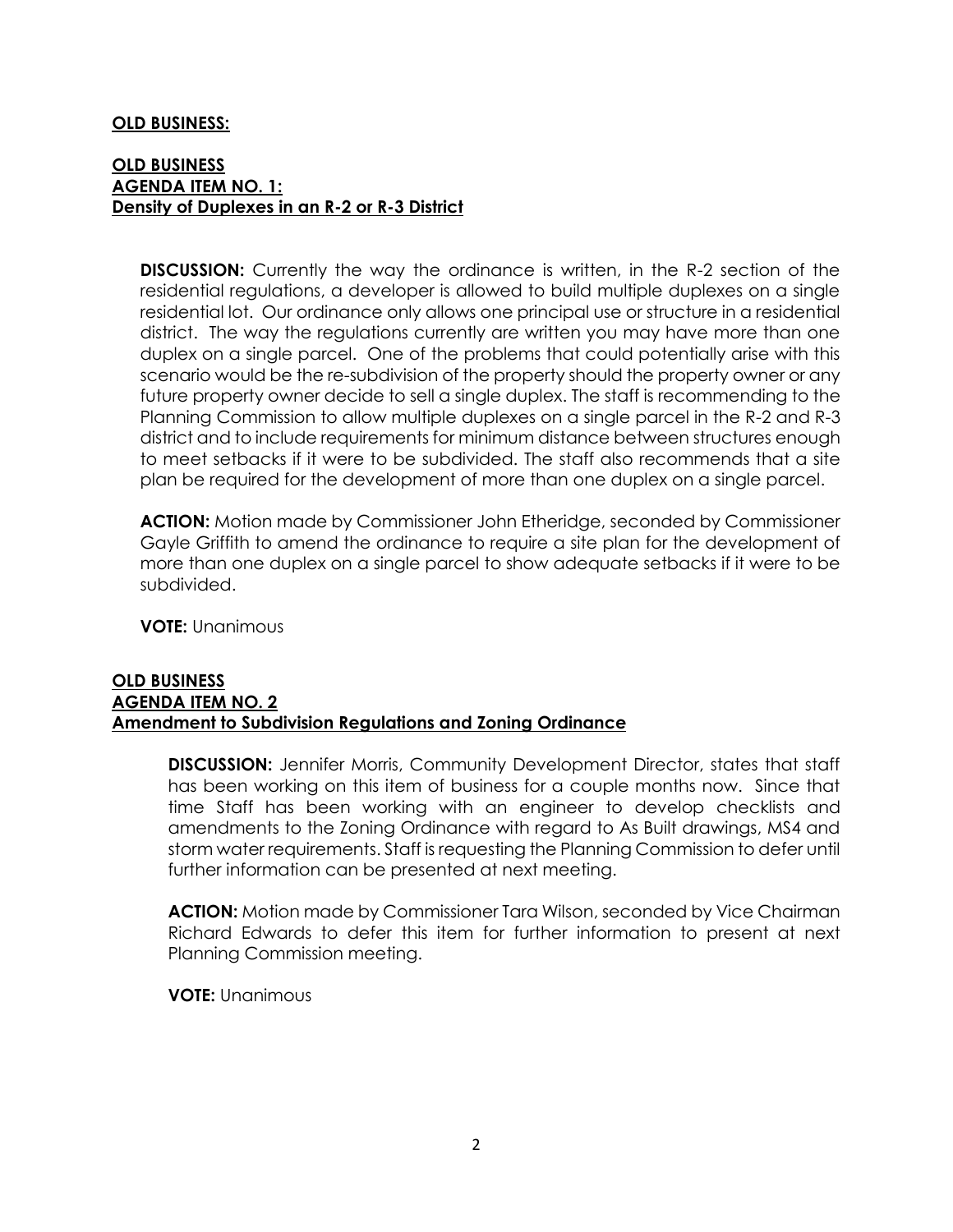#### **NEW BUSINESS:**

### **NEW BUSINESS AGENDA ITEM NO. 1: Amendment to Special Use Permit for Schools: Ordinance 11-808. Standards for Schools**

**DISCUSSION:** This request has been referred by the City Commission to amend zoning ordinance 11-808 section A. The City has been contacted by a local private school regarding a proposed relocation. Their proposed site consists of an existing building and parking area. Currently the standard requirements for schools (shown below) in our Zoning Ordinance requires a minimum of 5 acres plus one acre for each 100 students. This school only has an enrollment of less than 25 students. Since our Zoning Ordinance was developed the culture has changed and there are more private and church based schools in existence now than at that time.

**ACTION:** Motion made by Commissioner John Etheridge, seconded by Commissioner Tara Wilson to recommend to City Commission to amend zoning ordinance 11-808 section A.

**VOTE:** Unanimous

#### **NEW BUSINESS AGENDA ITEM NO. 2: Amendment to Table of Uses for Schools**

**DISCUSSION:** Our ordinance only allows schools in the residential zones. They are not allowed in any of the commercial zones. Staff is asking the Planning Commission to consider allowing schools in some of the commercial districts. Jennifer Morris, Community Development Director, states that the current school is looking in the PB zoning area for relocation.

Commissioner John Etheridge questioned regarding school zone traffic**.** Fred McLean, City Attorney, states that in the provision in Ordinance 11-808 section E that facilities shall be located as to be compatible with the surrounding areas and provide safety to those using said facilities.

**ACTION:** Motion made by Commissioner John Etheridge, seconded by Commissioner Tara Wilson to recommend to City Commission for Special Use Permit schools to relocate to PB and B-1 zoning districts.

**VOTE:** Unanimous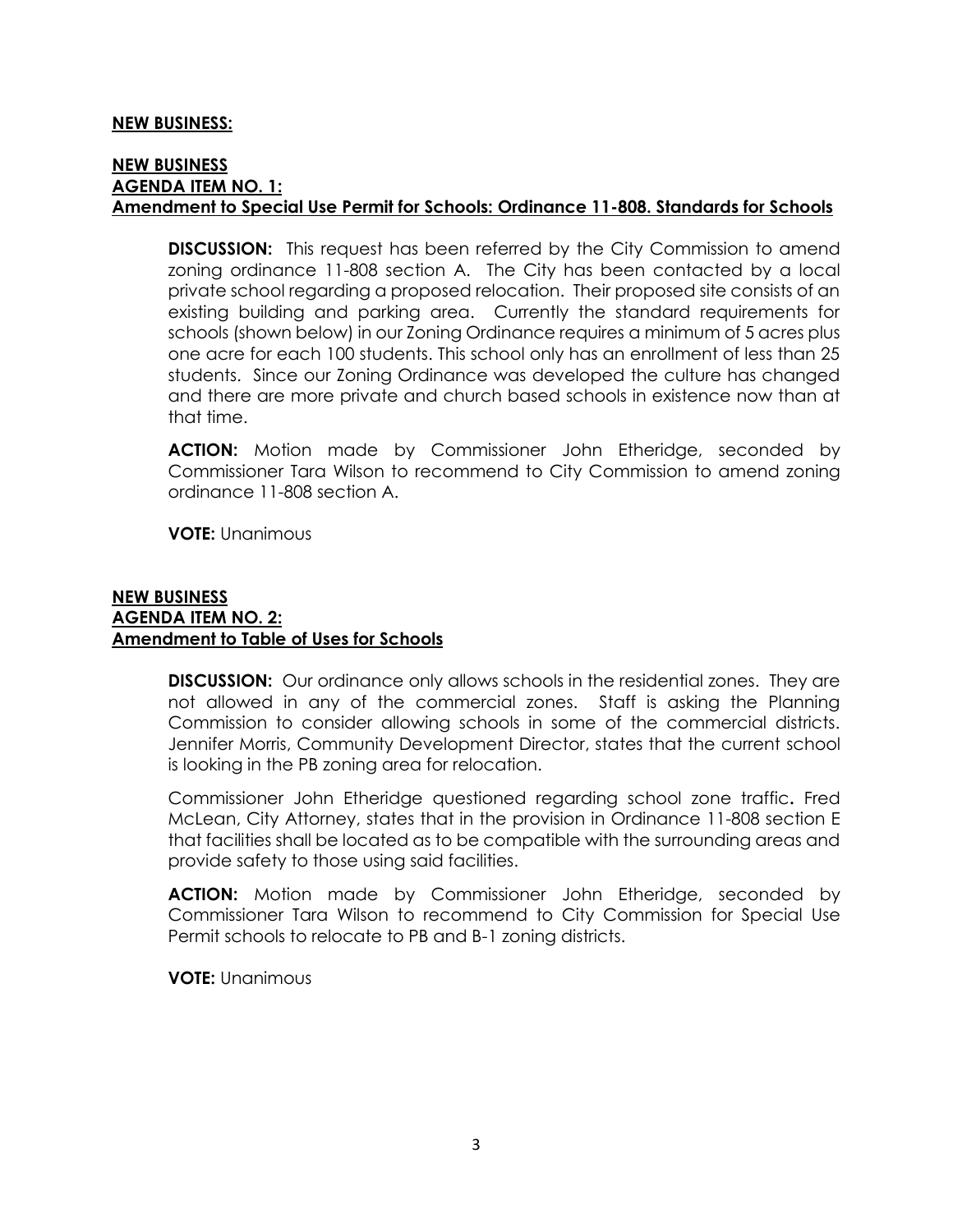# **NEW BUSINESS AGENDA ITEM NO. 3: Hassell Minor Site Plan for East Washington Street (second approval)**

**DISCUSSION:** This site plan was presented and approved at the May 9, 2017 meeting. Though some work has been done to repair and reconstruct some of the original structures the site plan has expired from its original approval. At this time Mr. Hassell plans to replace the buildings that were originally on the concrete pads to the rear of the property. The Planning Commission may renew the approval to the Minor Site Plan as presented.